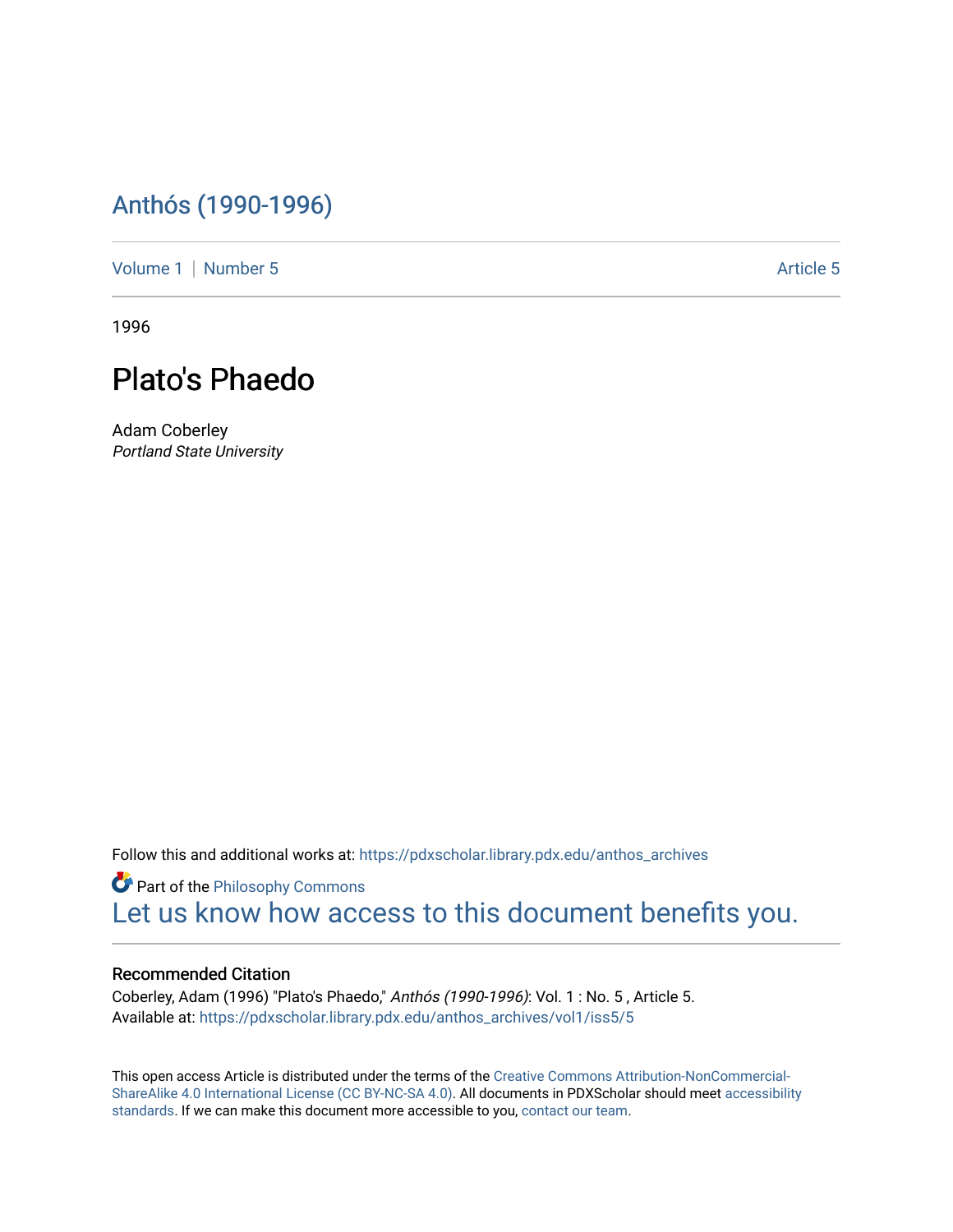## **Plato's** *Phaedo Adam Coberley*

Plato's *Phacdo* is a work in which five complex language forms are used in an intertwining manner in order to form complex ideas. These five language forms are responsible for creating everything that comes out of the *Phaedo* and are responsible for the formation of any ideas that the reader might make. These forms, narrative frame, periods of debate and interlocution, long speeches, mythopoeisis, and allusions to the cultural corpus join together in order to form the *Phaedo.* 

The narrative frame of the work begins twisting a complicated web that operates on three different levels. The first two levels are developed by Plato when he begins to play with the two separate dialogues that take place. The internal dialogue between Socrates, Phaedo, Simmias, and Cebes is framed by the external dialogue, or the dialogue between Phaedo and Echucrates. Therefore, the two levels that develop from the beginning are the levels of Echucrates' inquiry of Phaedo to tell him of Socrates' last day and the actual dialogue that took place on Socrates' last day. The third level takes a little more reading into the culture of the people of this time period, and it will be discussed in greater detail in the cultural corpus section. However, this is a good example of a Platonic Dialogue with an explicit frame.

The explicit frame is used to set the dialogue into motion. It places all of the characters in Socrates' room on his final day, by forming an external dialogue to go along with the internal dialogue. As a matter of fact, it makes the dialogue a lot more complex than it would be with an internal frame. The language form of speeches comes into play here. Plato loved to play with the

39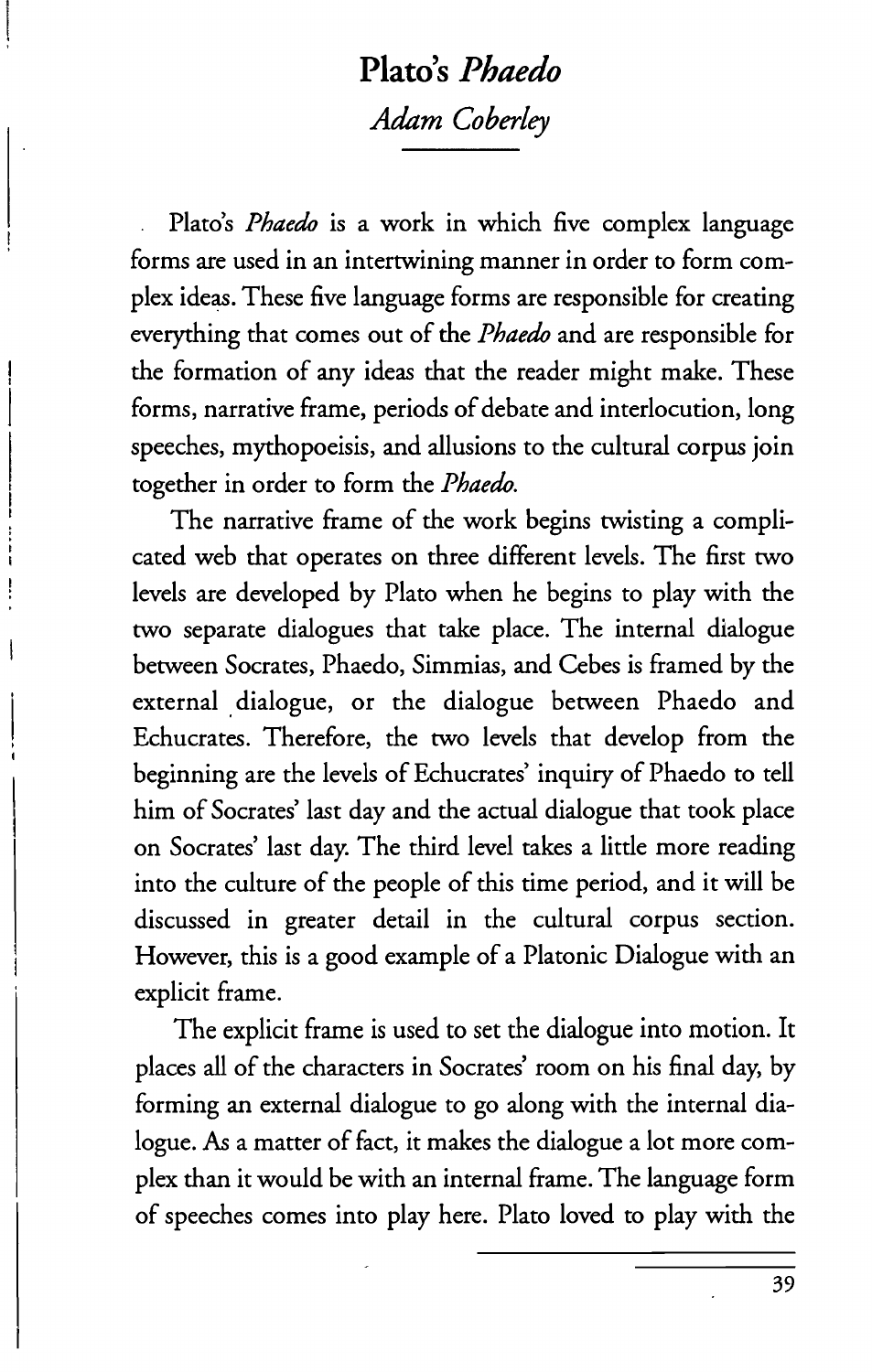idea of speech making. We have seen, in the *Phaedrus*, and many other of the Platonic Dialogues, that speech making is not as simple as it seems on the surface. When a person is reciting someone else's words, they are in fact becoming the person that they are speaking for. For example, Phaedrus recites Lysias's speech, and it was therefore concluded that it was actually Lysias speaking through Phaedrus' body. They considered him possessed with the original speakers speech, and the original speaker was taking him over and making a speech through his body. It can be shown, with further reference to the *Phaedrus,* that Socrates was also capable of this possession through the speeches he made about love. He said that Phaedrus, who was compelled by Lysias, was compelling him to make his speeches and it was Phaedrus's fault that he might have offended the god of love. I use this example to support the following argument: the dialogue operating in the *Phaedo* is doing the same thing. We can add another person to our list of people that have been "possessed." Phaedo is "possessed" by what he has learned from Socrates' speeches. The dialogue within a dialogue operating in the *Phaedo* is actually showing that through speech making, Phaedo is keeping the words of Socrates alive. He is becoming Socrates in the external dialogue by retelling what Socrates and the others said that day. He is therefore keeping Socrates alive. The external speech made by Phaedo, is what I think the people of this time would consider the equivalent of Socrates making the speeches himself

There is another example of parallelism that takes a two level approach to speech making. The people of this time period put great emphasis on two classes. The formation of the Erastes and Eromenos seemed to be a very interesting thing that Plato liked to manipulate. He does so in this dialogue in the following way: the internal dialogue shows Phaedo as an inferior to Socrates,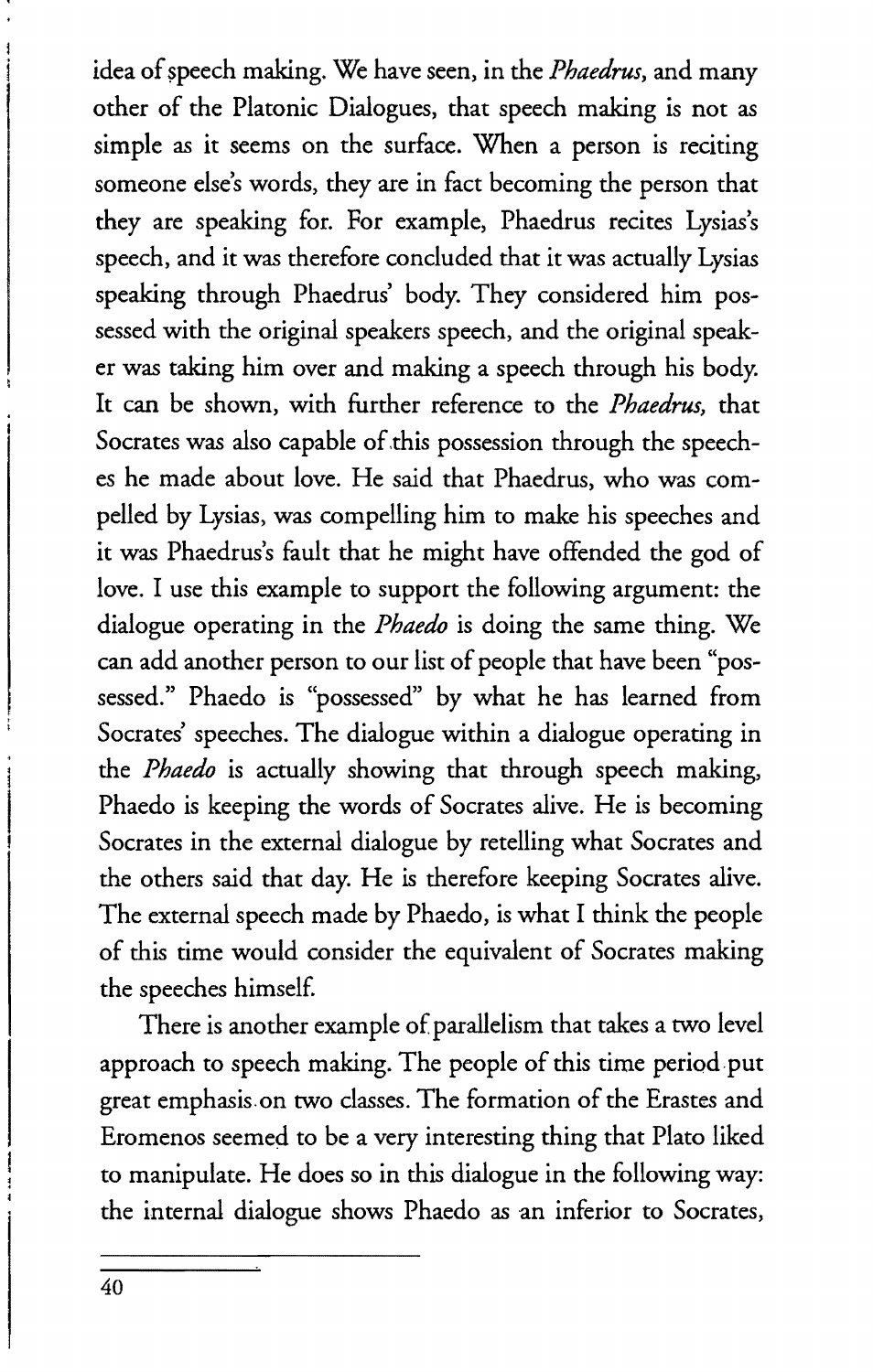because he is learning what Socrates is teaching him about life after death. Then, through the retelling of Socrates account, he is seen as the teacher and superior to Echucrates. This puts an interesting twist on the ideas formed by the Erastes and Eromenos classes. In the internal dialogue Phaedo is seen as the submissive male, but through the retelling of Socrates' speeches and his wisdom Phaedo becomes the dominant male.

The last type of speech making that occurs operates in a different manner. It is just there to remind the reader to keep thinking on two different levels. These types of speeches are what I like to characterize as frame breaks. They serve as a transition between the external and internal dialogues throughout the work for quick intervals. One of the first frame breaks occurs when Echecrates states that he likes a certain part of the story. This is used to break the listener from the confusion and tension going on at the time. This same method is used with another kind of phrase. It was almost like a "what happened next" expression. Echecrates interrupts Phaedo to show his interest, and urge him on. He acts like he can not wait to hear what is going to happen next. The other kind of frame break is like the break that appears between lines 88 and 89. It seems as though Plato uses breaks like these to allow the reader to stop in the middle of a confusing passage and sort things out. It also makes the reader stop and remember the big picture.

Periods of debate and interlocution usually come before these big speeches that Socrates, Simmias, and Cebes make. They are used to apply traditional ideas to an abstract thought and prove it to be seemingly true. These are seen throughout the play in order to develop ideas of unexplainable things like the soul, afterlife, and pain versus pleasure. Simmias and Cebes use this technique also, in order to dispute Socrates. A good example of this occurs after line 87c. The method of debate and inter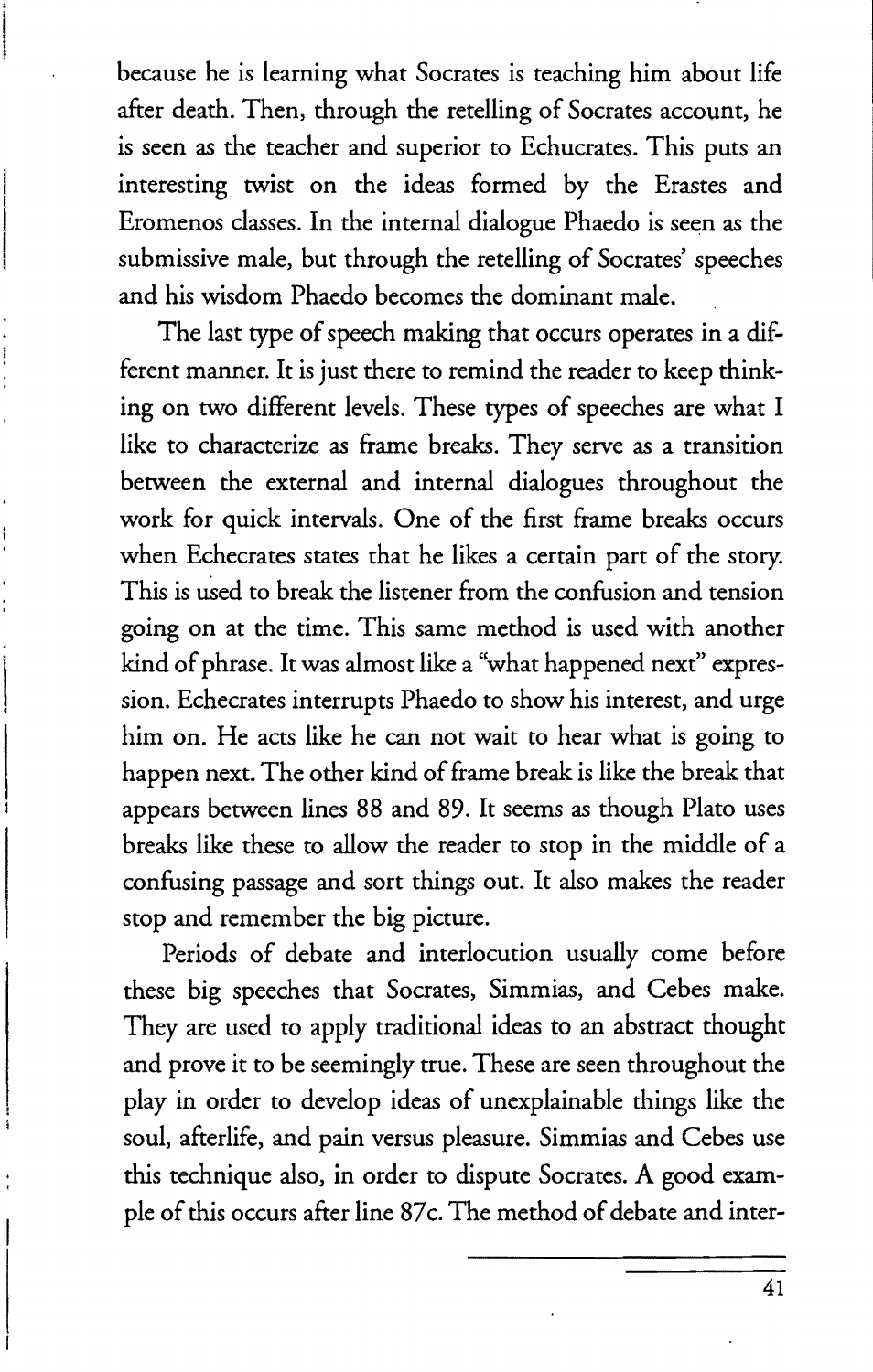locution is used to develop the idea of the soul. The tailor maker and his jackets are seen as the soul, and they are being compared to the soul that wears out the body. This is the traditional idea of the tailor making coats trying to be manipulated to explain a non-traditional or unexplainable thing, the soul.

Mythopoesis is viewed by Socrates as' a bad thing. He argues that a person should get away from the old classical form. Mythopoesis is not consistent with the philosophical quest, and Socrates says that a good philosopher would not use the means of myth telling to make a point. However, mythopoesis is seen near the end of the dialogue, and Socrates is the one using it. He has his back up against the wall, and he does not even really know what the afterlife is going to be like. He uses Aeschylus' myth to help convince his listeners that he really knows what he is talking about; this is very hypocritical of Socrates. He expects these people to believe him after saying that a good philosopher would keep away from these forms. He is trying to stage manage his own death, and his use of mythopoesis here does not do a good job of convincing his audience. He thinks that he has Simmias, Phaedo, and Cebes believing him, but they are only agreeing with him out of the pity that came from thinking that it was his last day. Socrates is trying to show that this is going to be a good thing for him, and he is trying to convince his audience. The reader sees just how convinced the audience really was when they start crying after he drinks the hemlock. Socrates tries to stop them, but he goes out knowing that his speeches of that day and his past teachings about the soul and the afterlife have accomplished little.

The third level of parallelism is showing the reflections of things going on in the time period. These allusions to the cultural corpus are shown in a variety of different ways, and it goes on to show how Plato felt about Socrates. This later becomes a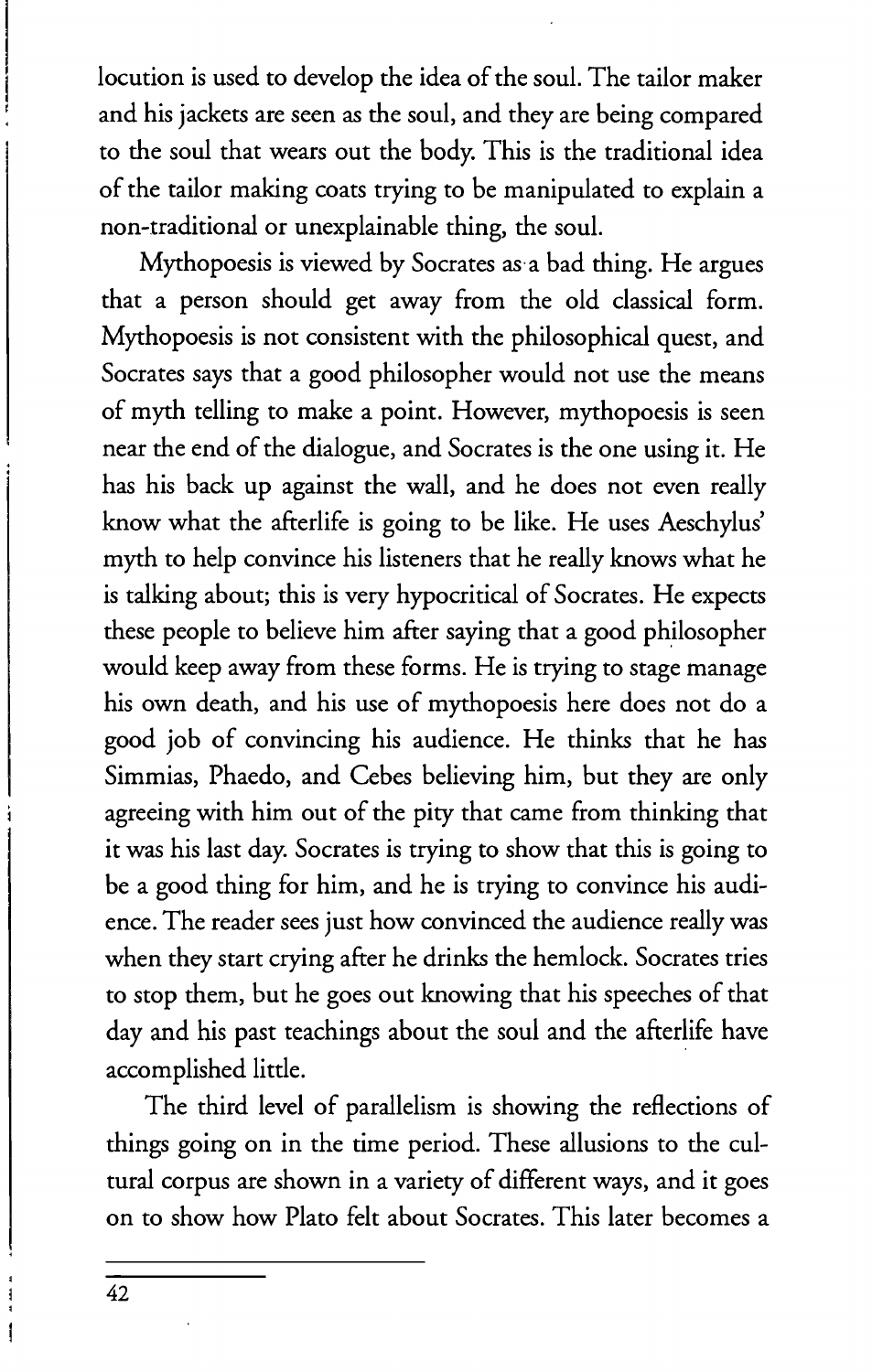big problem for readers. I am not sure weather to think of Socrates as a good person or a bad person, but I know what is meant by the Socratic Problem. The first, is the way in which Plato sticks to the Homeric and Epic tradition that was valued so much in this time period. He does this in a variety of ways.

He first uses the epic style by formulating parts of his writing that way. The first part of the external dialogue starts with a list of people who were at Socrates' death bed. This is very much like the same kind of Epic Catalogues seen in the *Iliad.* However, it was used to arive at a bigger conclusion. It showed the irony of who was there, Simmias and Cebes, and who was not there, Plato himself

The irony of who was and was not there goes on to produce *agon,* a very popular topic in epic poetry, but this *agon* operates on many different levels. The first *agon* is on the level of the internal dialogue. In all of his dialogues, Socrates lets his discussion die down to a small group of elite people. This is also seen in the *Symposium.* He did not like to waste his time with unimportant people. However, composition of the group created *agon* within it. Simmias and Cebes were Thebans and were considered illegal aliens in the setting of this dialogue, Athens. They were rivals to Athenians, and that is why they were chosen to oppose Socrates.

The next kind of *agon* was an *agon* with words. Socrates bashes natural science on line 96 by saying eating more does not always make a person bigger. He also bashes physical sciences by saying "movement is based on bones, sinews that relax and contract, joints, and the skin ... " he then goes on to question how people that think this way can explain sight and sound. Socrates says that philosophy is the only way to have a pure soul. His arguments for philosophy and against the above mentioned sciences is the way in which *agon* with words is portrayed.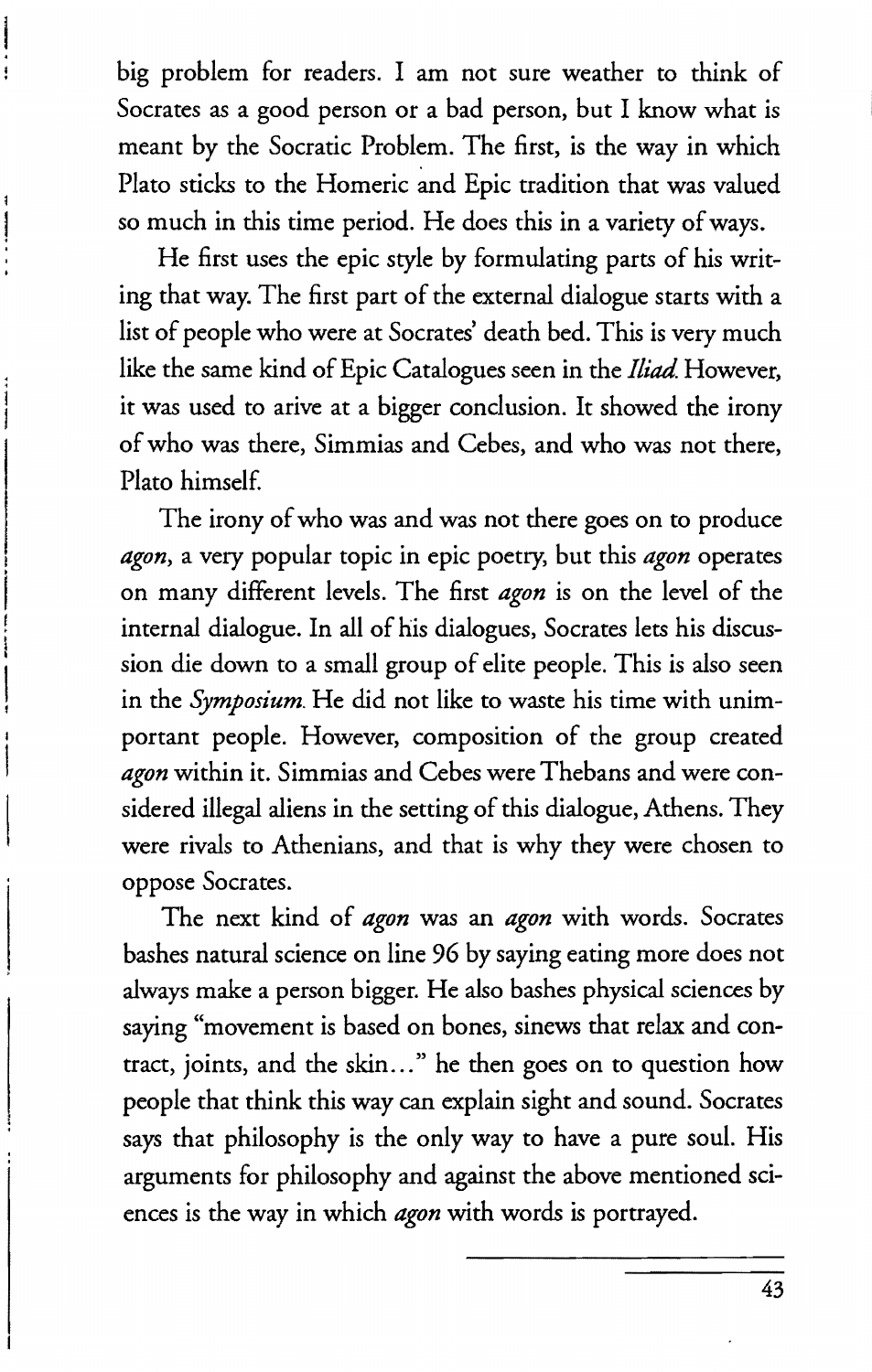There is also an *agon* that appears between what is seen as being done for the public good versus what is being done for personal gain. Things that Socrates says are for the public good usually have some kind of gain for Socrates. It was aristocrats, like him, that got to decide what public good really was, and Socrates was working things to his advantage all of the time. This is easily backed up with the evidence that Socrates really wanted to die. He mocked the Athenian courts that were trying to be lenient, and he refused many offers, during the Delos Boat Festival, to escape from imprisonment. Executions at this time were not a popular thing to do, because everyone in a Greek citystate was seen as family. An execution had the connotation of executing a family member, and therefore, everyone was trying to give Socrates a way out. Socrates, although given many outs, goes through with the execution. He says it is for public good, but the truth is that he never liked life in this coporeal world. His teachings show that leaving the world of the body and moving on to the world of the soul were his wishes.

The last type of *agon* is detected when Socrates starts doing things that people of this time period would not do. He breaks many traditions and mocks others in order to stage manage his death. The *agon* occurs between keeping the traditions or dying as he wishes.

Socrates is constantly breaking traditions in this work. He kicked his family out on his last day, and spent time with an elite group of people. Athenian's that cherish family values would frown on this, but it is the way that Socrates wanted to die. He also wanted to pour a libation from his poison cup. I think he was doing this to mock a tradition. I do not think that the right way to perform a libation is to pour poison on the ground. He does this to lighten the situation and hopefully make everyone think that he believes that he is going on to a better place. Also,